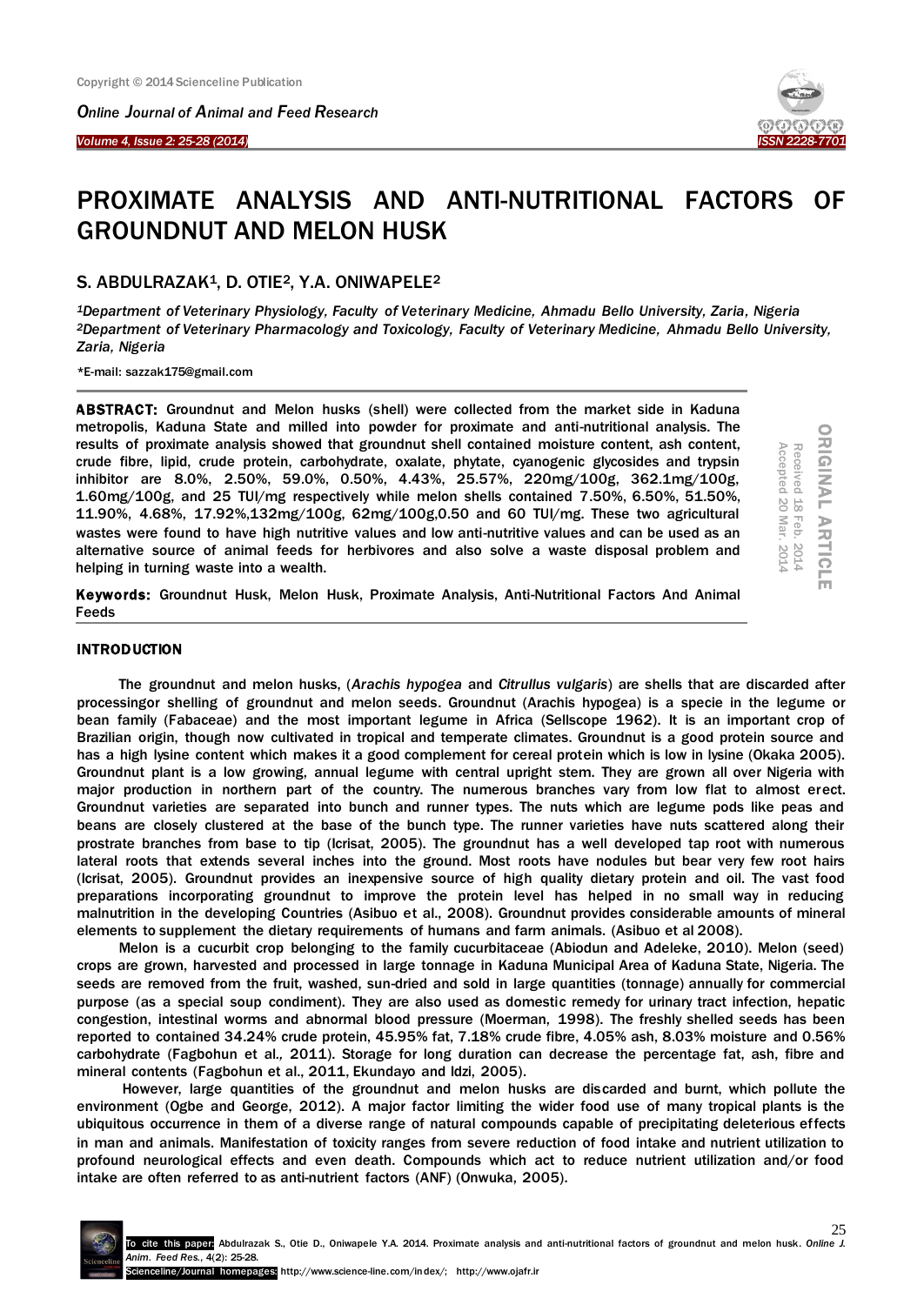Many chemical components of natural food products have been identified as toxicants and some of these include cyanogenic glycoside, hemagglutinin, saponin, gossypol, goitrogen, trypsin inhibitor, oxalates, phytates and anti-vitamins (Onwuka, 2005).

### MATERIALS AND METHODS

Most of the methods adopted in this work (proximate analysis) are those recommended by (AOAC 1980) except otherwise stated.

#### Proximate Analysis

Moisture Content: 2.0g of the sample(s) were placed in an oven maintained at 100 - 103°C for 16 hours with the weight of the wet sample and the weight after drying noted. The drying was repeated until a constant weight was obtained. The moisture content was expressed in terms of loss in weight of the wet sample.

Ash Content: 2.0g of each of the oven-dried samples of A and B in powder form were accurately weighed and placed in crucible of known weight. These were ignited in a muffle furnace and ashed for 8 hours at 550°C. The crucible containing the ash was then removed, cooled in a dessicator and weighed and the ash content expressed in term of the oven-dried weigh of the sample.

Protein: The protein nitrogen in 1g of the dried samples were converted to ammonium sulphate by digestion with concentrated H<sub>2</sub>SO4 and in the presence of CuSO4 and Na<sub>2</sub>SO4. These were heated and the ammonia evolved was steam distilled into boric acid solution. The nitrogen from ammonia was deduced from the titration of the trapped ammonia with 0.1M HCl with Tashirus indicator (double indicator) until a purplish pink color was obtained. Crude protein was calculated by multiplying the valve of the deduced nitrogen by the factor 6.25mg.

Crude Fibre: 2.0g of each sample was weighed into separate beakers, the samples were then extracted with petroleum ether by stirring, settling and decanting 3 times. The samples were then air dried and transferred into a dried 100ml conical flask. 200cm<sup>3</sup> of 0.127M sulphuric acid solution was added at room temperature to the samples. The first 40cm<sup>3</sup> of the acid was used to disperse the sample. This was heated gently to boiling point and boiled for 30 minutes. The contents were filtered to remove insoluble materials, which was then washed with distilled water, then with 1% HCI, next with twice ethanol and finally with diethyl ether. Finally the oven-dried residue was ignited in a furnace at 550°C. The fibre contents were measured by the weight of the left after ignition and were expressed in term of the weight of the sample before ignition.

Lipid Content: The lipid content was determined by extracting the fat from 10g of the samples using petroleum ether in a soxhlet apparatus. The weight of the lipid obtained after evaporating off the petroleum ether from the extract gave the weight of the crude fat in the sample.

Carbohydrate: The carbohydrate content of the samples were determined as the difference obtained after subtracting the values of organic protein, lipid, ash and fibre from the total dry matter.

# Anti-nutritional Factors *(Toxicants)*

Oxalate: This was determined using Dye method (Dye, 1956).2g each of the samples was extracted with dilute HCl, 10ml concentrated ammonia and then precipitated with calcium chloride as calcium oxalate. The precipitate was then washed with 25ml of hot 25% H<sub>2</sub>SO<sub>4</sub> and dissolved in hot water and titrated with 0.05M KMnO<sup>4</sup> to determine the concentration of oxalate

Phytate: This was determined using McCance-Widdowcon method (McCance-Widdowcon 1935) as modified by (Wheeler and Ferrel 1971). 2g of the defatted samples were extracted with 3% Triochloroacetic acid (TCA) was precipitated with 4ml of ferric chloride solution. The precipitated ferric phytate was converted to ferric hydroxide with 4ml 1.5M sodium hydroxide each and was then dissolved in hot 40ml 3.2M HN0<sub>3</sub> and then diluted with 20ml of 1.5M KSCN. The iron was determined colorimetrically

Trypsin Inhibitor (Tl): 1.0g grounded samples was extracted with 50ml 0.5M NaCI, centrifuged and filtered and the filtrate was then used for assay (Onwuka, 2005).

Cyanogenic glycosides: 5g of the samples were grounded into paste and were soaked in distilled water for 4 hours for the liberation cyanide. The liberated cyanide was steam distilled and 4ml of 6N NH<sub>4</sub>OH and 5% w/v KI were added to the distillate portion before titration with  $0.02N$  AgNO<sub>3</sub> to a faint but permanent turbidity (ml of 0.02N AgNO3 = 1.08 mg HCN) (Onwuka, 2005).

#### RESULTS AND DISCUSSION

Table 1 shows the proximate composition of groundnut and melon husk while Table 2 shows antinutritional factors of groundnut and melon husk. The results of the proximate analysis showed groundnut shells and melon husk to contained appreciated amounts of moisture content (8.0%, 7.50%), ash content (2.50%, 6.50%), crude fibre (59.0%, 51.50%), lipid (0.50%, 11.90), crude protein (4.43%, 4.68%), and carbohydrate (25.57%, 17.02%), (Table 1). The results obtained from this research work are in agreement with Jekayinfa and Omisakin (2005) who reported a similar range of values. The presence of these essential nutrients and minerals imply groundnut and melon husks could be utilized as a feed ingredient for poultry and domestic animal. Minerals are essential nutrients, which are said to be present in small amounts in the body or in several parts per million (Gafar and Itodo, 2011). They are essential because they each play important role in metabolic processes of the body and their absence can cause deficiency symptoms in animals (Gafar and Itodo, 2011, McDonald, 1995).The moisture, ash,

26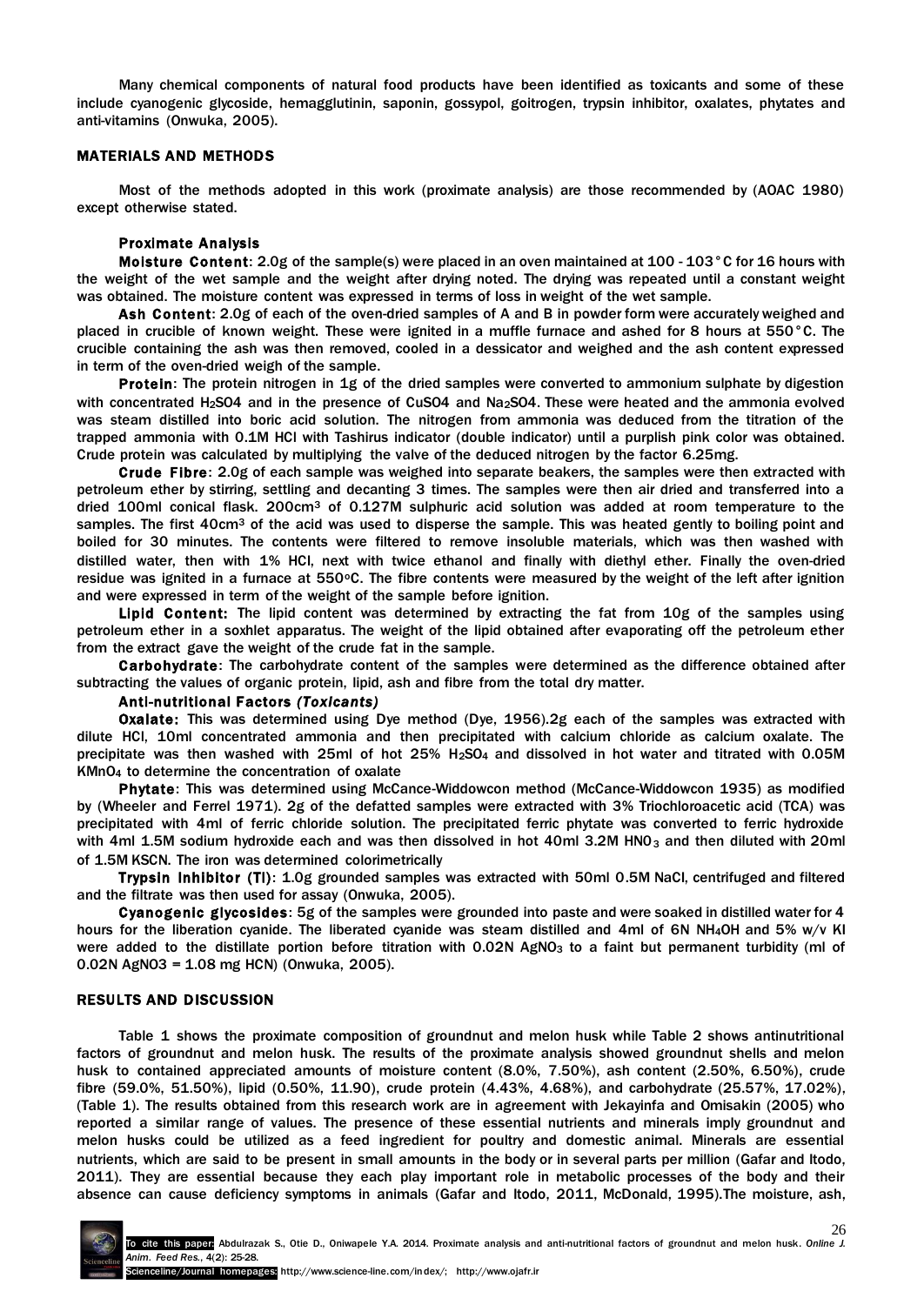and crude fibre content of the two samples indicate that they can be easily dried so that they could easily burn off when used as a source of heat (Jekayinfa and Omisakin, 2005). The anti-nutrients such as phytates in foods are known to bind with essential minerals (like calcium, iron, magnesium and zinc) in the digestive tract, resulting in mineral deficiencies (Bello et al*.,* 2008). They bind minerals to form insoluble salts, thereby decreasing their bioavailability or absorption (Thompson, 1993, Guil and Isasa, 1997).Oxalate binds with calcium to form calciumoxalate crystals which are deposited as urinary calcium (stones) that are associated with blockage of renal tubules (Blood and Radostits, 1989). Proper food processing would reduce anti-nutrients. Bacteria and fungi have often been identified as cyanide detoxifying microorganisms (Dwivedi et al*.,* 2011). In this study, the levels of antinutrients and cyanide detected in the melon husks were very low. The presence of nutrients in melon husks imply they could be utilized as a feed ingredient in poultry diets. Nutrients are known to improve the performance and health of birds. Nutrients are required for proper bone development and improved eggs quality.

Groundnut shell has a higher carbohydrate content than the melon shell while the melon shell has a higher protein and lipid content than the groundnut shells as shown in (Table 1). The result of these analysis shows that the two samples have a relatively high nutritive value and can be used as an alternative source of animal feed for herbivores.

The antinutritional factor analysis of groundnut shells and melon shells revealed that groundnut shells have a higher oxalate and phytate content than the melon shell while the melon shells have a higher cyanogenic glycoside and trypsin inhibitor content than the groundnut shells as shown in Table 2. The lethal level for these anti-nutrients is 50 - 60rng/kg for cyanogenic glycoside and phytate (Onwuka, 2005) and 2 - 5g/kg for oxalate and trypsin inhibitor (Onwuka, 2005).

Table 2 show that the results obtained for both groundnut and melon shell for the anti-nutritional factors were below the lethal level so they are safe for consumption as agricultural feed for herbivores.

| <b>Table 1 - Proximate Composition of the shells</b> |                         |             |                    |       |               |              |  |  |
|------------------------------------------------------|-------------------------|-------------|--------------------|-------|---------------|--------------|--|--|
| <b>Samples</b>                                       | Parameter (%)           |             |                    |       |               |              |  |  |
|                                                      | <b>Moisture content</b> | Ash content | <b>Crude fibre</b> | Lipid | Crude protein | Carbohydrate |  |  |
| Groundnut shell                                      | 8.00                    | 2.50        | 59.0               | 0.50  | 4.43          | 25.57        |  |  |
| Melon shell                                          | 7.50                    | 6.50        | 51.50              | 11.90 | 4.68          | 17.02        |  |  |

| Table 2 - Antinutritional factors of the shells |                     |                |                      |                                      |  |  |  |  |
|-------------------------------------------------|---------------------|----------------|----------------------|--------------------------------------|--|--|--|--|
| <b>Samples</b>                                  | Parameter (mg/100g) |                |                      |                                      |  |  |  |  |
|                                                 | Oxalate             | <b>Phytate</b> | Cyanogenic glycoside | <b>Trypsin inhibitor</b><br>(TUI/mg) |  |  |  |  |
| <b>Groundnut shell</b>                          | 220                 | 362.1          | 1.60                 | 25                                   |  |  |  |  |
| Melon shell                                     | 132                 | 62             | 0.50                 | 60                                   |  |  |  |  |

# CONCLUSION

The relatively high nutritive value of these two samples indicates the need for the use of these two samples as agricultural feed for herbivores. The anti-nutritional contents of these samples are below the lethal level and are safe for consumption. It is envisaged that the usability of these samples as agricultural feed would solve a waste disposal problem and help in turning the waste around us for wealth.

## REFERENCES

- Abiodun OA and Adeleke RO (2010). Comparative studies on nutritional composition of four melon seeds varieties, *Pakistan Journal of Nutrition*, 9(9): 905-908
- Association of Official Analytical Chemist (AOAC) Official Method of Analysis.1980, 1984 and 2000. 12th and14th ed. edited by William Harwite and Sidney Williams respectively, Washington DC USA Official Method of Analysis.
- Asibuo JY, Akromah R, Safo-Kantanka, O.Osei, Adu-Dapaah, Hanskofi, OS and Agyeman A (2008). Chemical Composition of Groundnut, Arachis hypogaea(L) landraces. African Journal of Biotechnology. Vol,7(13),pp: 2203-2208.Website http://www.academicjournais.org/AJB
- Bello MO, Farade OS, Adewusi SRA, and Olawore NO, (2008). Studies of some lesser known Nigerian fruits, *African Journal of Biotechnology,* (7): 3972- 3979
- Blood DC and Radostits OM (1989). Veterinary Medicine, 7th Edition, BalliereTindall, London, pp. 589-630
- Dwivedi N, Majumder CB, Mondal P and Dwivedi Shubha (2011). Biological Treatment of Cyanide Containing Wastewater, *Research Journal of Chemical Sciences,* 1(7): 15-21

Dye, WB (1956). Chemical studies of Halogeton glomeratus. *Journal of Horticultural Sciences,* 4: 55-58

- Ekundayo CA and Idzi E (2005). Mycoflora and nutritional value of shelled melon seeds (*Citrullus vulgaris schard*) in Nigeria. Journal of Plant Foods for Human Nutrition, (40): 31-40
- Fagbohun ED, Lawal OU and Hassan OA (2011). The chemical composition and mycoflora of sundried shelled melon seeds (*Citrullus vulgaris*) during storage, *International Research Journal of Microbiology*, 2(8): 310-314